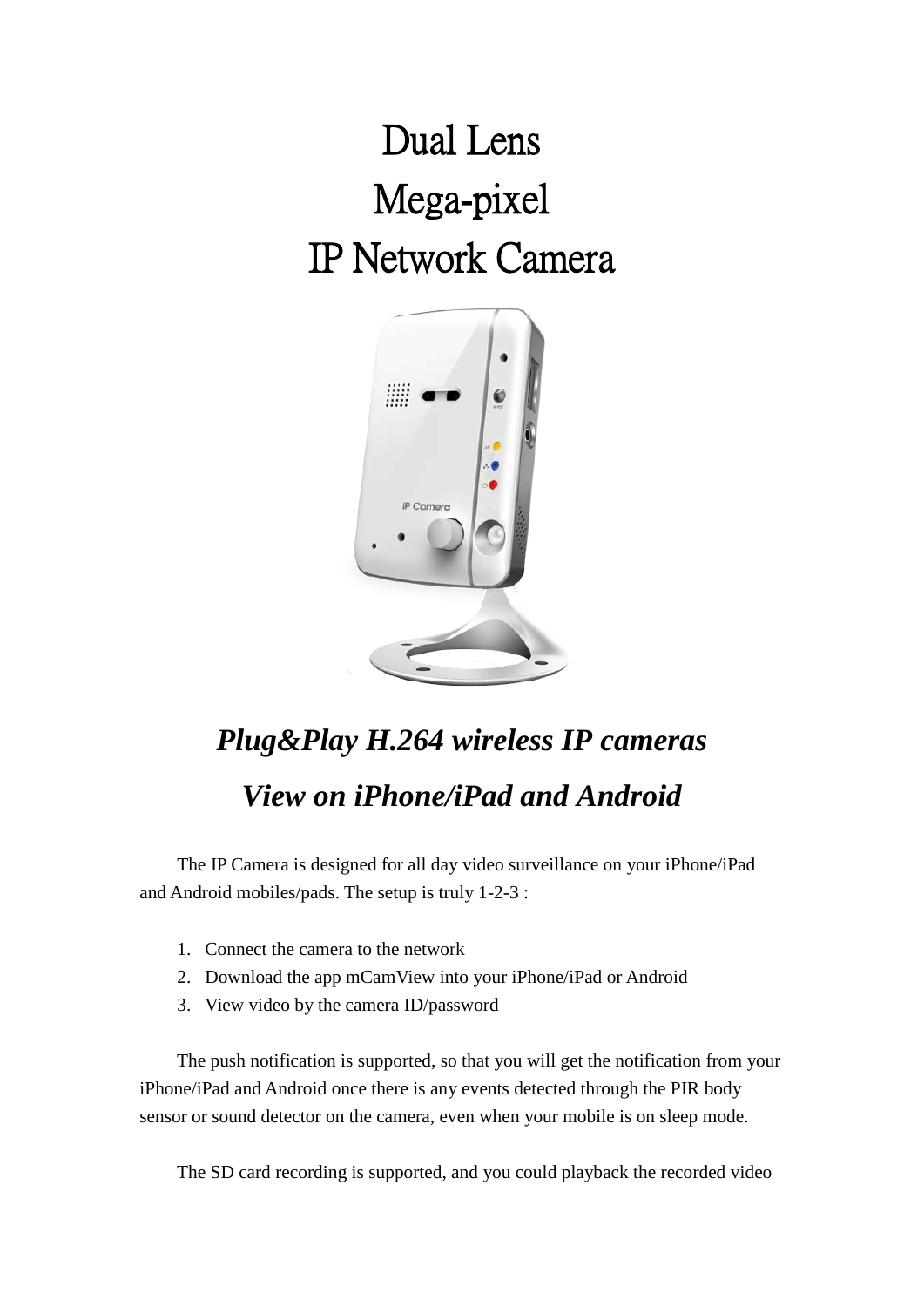on your iPhone/iPad and Android. You could also do the SD card recording only when there is PIR or sound detection to save the SD card storage size. The PIR and sound detected recording has a 5 seconds pre-recording, so that you will always catch the critical moment.

The NAS and cloud storage is supported. You can record the video files into any normal NAS devices or to your Dropbox account. And you can playback those recorded video files remotely on your mobile devices or computers.

For day & night usage, there are two video sensors/lens on the camera, one for day and one for night. The day lens and night lens focus are separately tuned for day light and Infra Red light for best video quality. No ICR, no mechanical problem.

Two-way audio is supported. You can monitor the synchronized video/audio and talk to or warn the people around the camera from your iPhone/iPad and Android once you got the push notification. There is a built-in speaker and a speaker jack is provided so that you could connect any high power speaker to the camera for your needs.

The WPS(WiFi Protected Setup) is supported. You could set up the WiFi connection of the camera with the router by clicking the WPS button on the camera and on the router at the same time. No more complicated WiFi configuration.

An infrared thermometer is provided. You could monitor the temperature of the environment of the camera. And you could setup the camera to trigger alarm when the environment temperature is out of a specified range.

The IP camera is ideal for securing small businesses, home offices and residences. The IP Camera is a perfect replacement of the alarm system and baby monitor in your house and shop. .

## *Features*

- $\triangleright$  Plug & play by ID/password, no IP address or DNS settings.
- $\triangleright$  H.264 video compression
- $\triangleright$  Mega-pixel for up to 1280x800 resolution at 30 fps.
- $\triangleright$  Two sensors/lens for day and night separately.
- $\triangleright$  PIR body detection, effective distance 7 meters.
- $\triangleright$  Two way audio.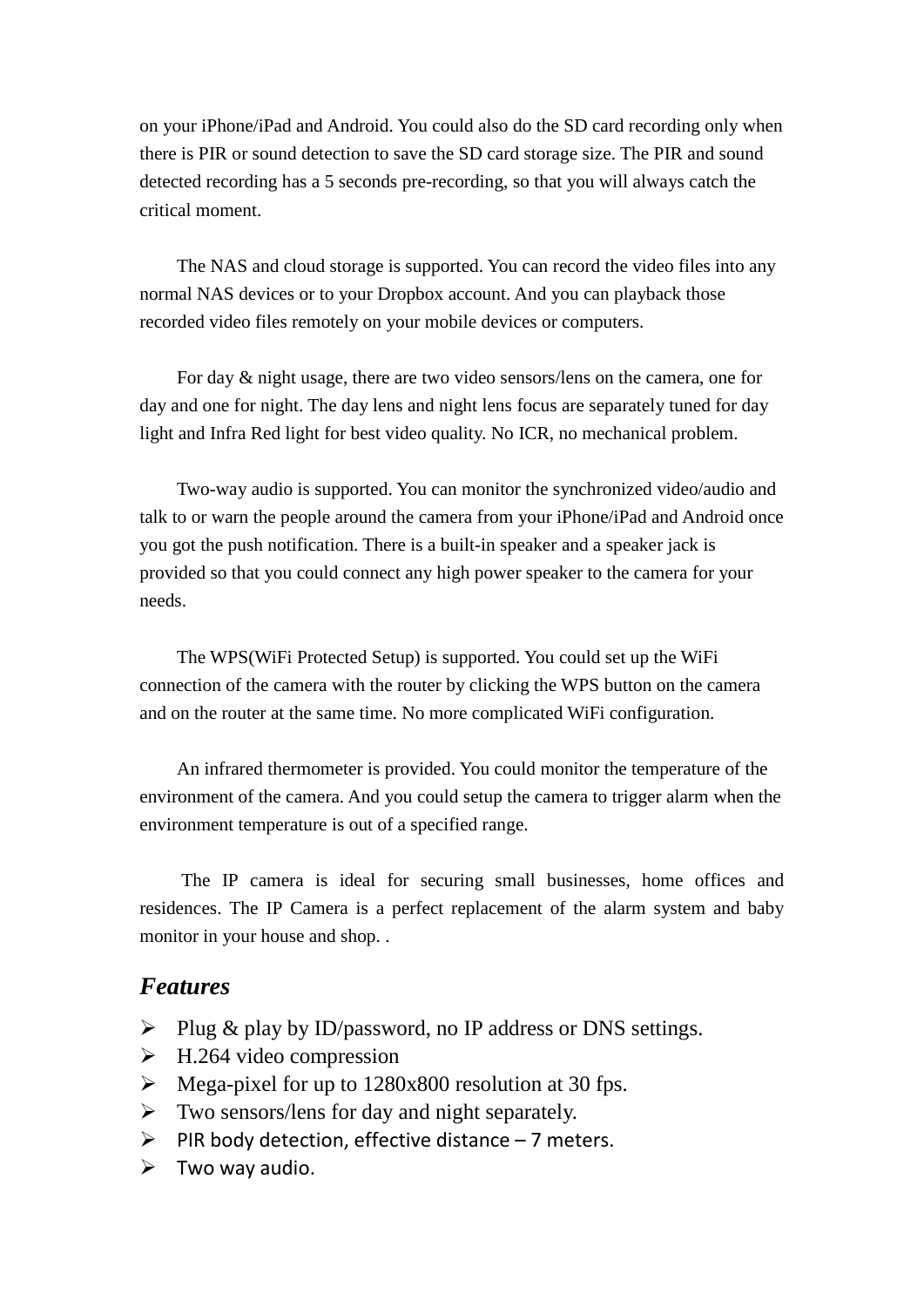- $\triangleright$  Infrared thermometer and temperature alarm control.
- $\triangleright$  SD card video recording with 5 seconds of pre-recording..
- $\geq$  802.11 n wireless with WEP and WPA/WPA2 security support.
- WPS (WiFi Protected Setup) support.
- $\triangleright$  Triple video streaming on PC, mobile and SD card recording.
- $\triangleright$  Night mode control support automatic, manual and scheduled modes.
- $\triangleright$  Connect up to 20 users simultaneously
- $\triangleright$  Bundle with free video management software CamView.
- $\triangleright$  Push notification on iPhone/iPad and Android for PIR, temperature and sound detection.
- $\triangleright$  Email/ftp alarm message for PIR and sound detection.
- $\triangleright$  Event scheduling.
- $\triangleright$  Video recording on NAS device.
- Cloud Storage on Dropbox.
- $\triangleright$  Internal real time clock
- $\triangleright$  Watchdog function to prevent system failure.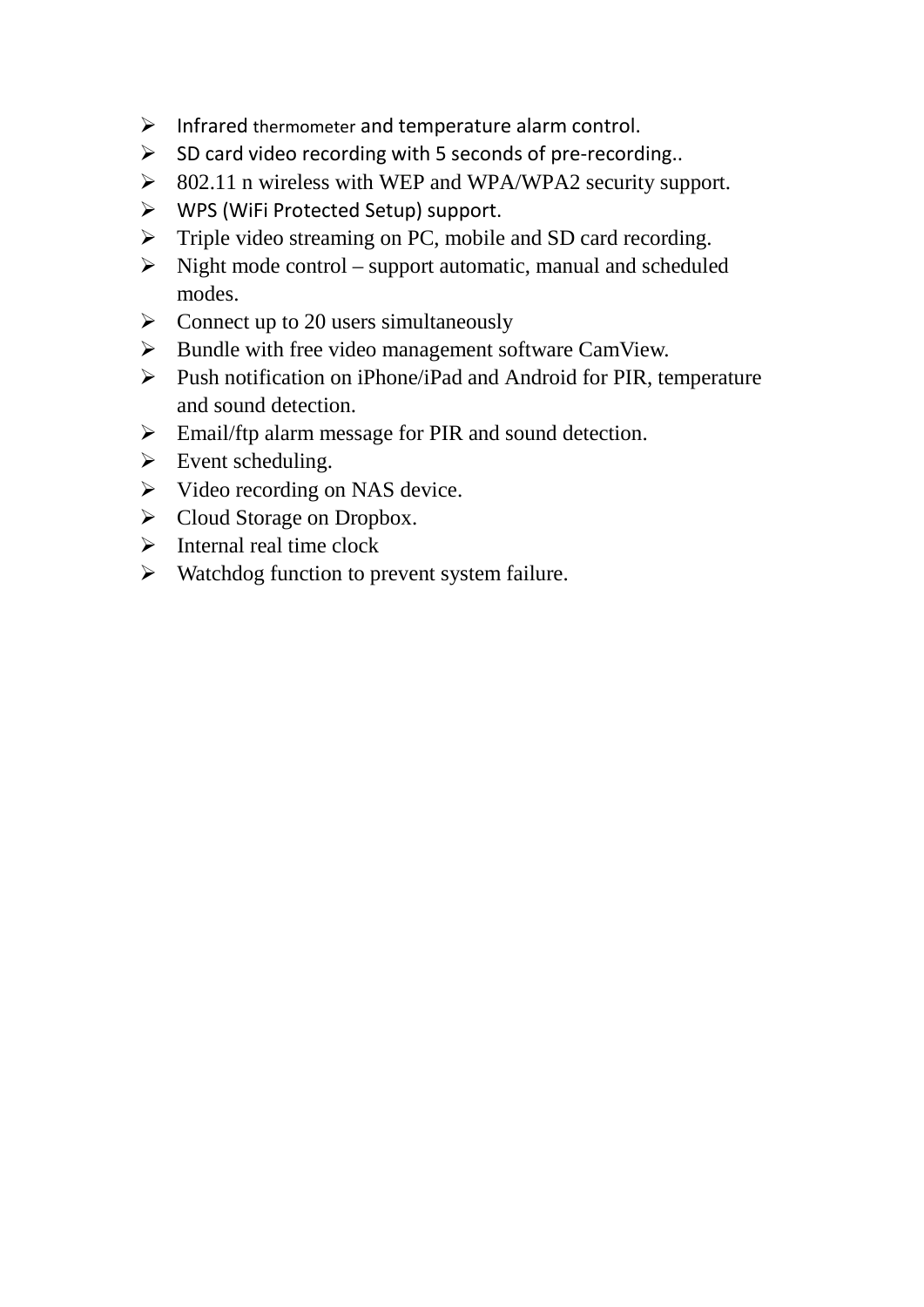## *Specifications*

| <b>Models</b>               | Dual-lens Mega-pixel                                             |
|-----------------------------|------------------------------------------------------------------|
| <b>Power</b>                | DC 5V/12V, 1A                                                    |
| <b>Processors</b>           | RISC CPU, hardware video processing and compression.             |
| <b>Network interface</b>    | Ethernet 10BaseT/100BaseTX, Auto-MDIX, RJ-45                     |
| <b>Wireless interface</b>   | IEEE 802.11n 90 - 150 Mbps                                       |
|                             | IEEE 802.11g 6 - 54 Mbps                                         |
|                             | IEEE 802.11b 1 - 11 Mbps                                         |
|                             | Transmit power: 14.5dBm typically @ 802.11g                      |
|                             | 17.5dBm typically @ 802.11b                                      |
|                             | Receiver sensitivity: 54Mbps: Typical -73dBm @ 10%<br><b>PER</b> |
|                             | 11Mbps: Typical -86dBm @ 10%                                     |
|                             | <b>PER</b>                                                       |
|                             | Antenna gain: 0.1 dBi                                            |
| <b>Image sensor</b>         | RGB Mega 1/4 inch CMOS                                           |
|                             | Day and night separate sensors                                   |
|                             | Automatic exposure control, automatic white balance,             |
|                             | automatic gain control, automatic brightness control.            |
| <b>PIR</b> sensor           | Effective distance $-7$ meters                                   |
| <b>Infrared thermometer</b> | <b>Infrared</b>                                                  |
|                             | Range: $-40 \sim 115$ °C, accuracy: $+$ -0.5°C                   |
|                             | Field of view : 90 degree                                        |
| <b>Light sensitivity</b>    | $0.2$ Lux (IR LED off)                                           |
|                             | 0 Lux (with 10 meters IR LED on)                                 |
|                             | Automatically turn on the IR LED on low light                    |
|                             | environment.                                                     |
| Lens                        | 3.3 mm, F2.8, viewing angle: $70^{\circ}$ , fixed iris.          |
|                             | focus range: 30 cm to infinity                                   |
|                             | Day and night separate lens                                      |
| <b>Buttons</b>              | One reset button, to factory default settings                    |
|                             | One WPS button for automatic WiFi setup                          |
| <b>Indicators</b>           | One LED for Internet connection status indication                |
|                             | One LED for Ethernet connection indication                       |
|                             | One LED for SD card recording indication                         |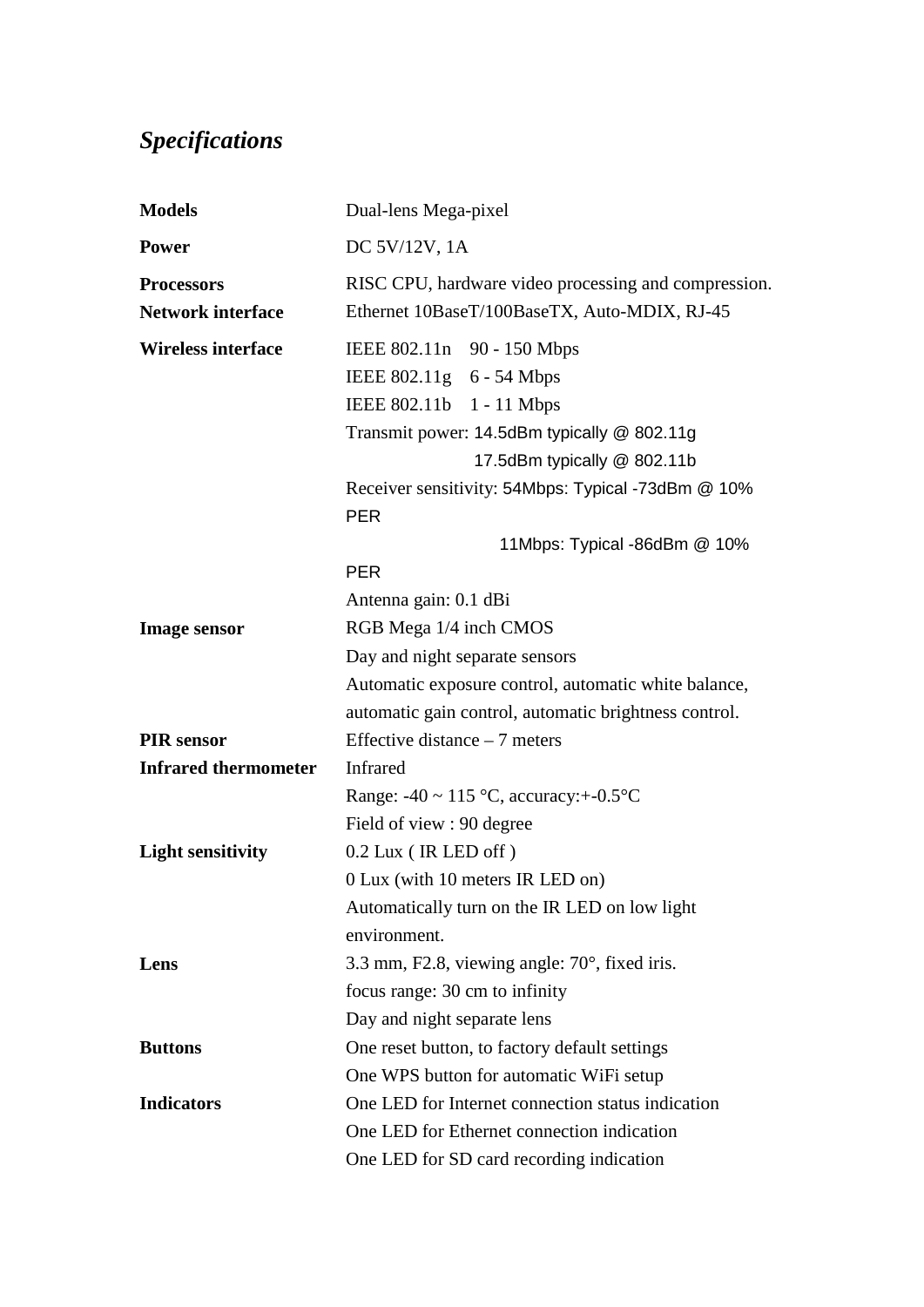| <b>Video compression</b>      | H.264, baseline profile level 3.1                                       |
|-------------------------------|-------------------------------------------------------------------------|
| <b>Video streaming</b>        | Separate frame rate/resolution/bandwidth settings<br>for PC and mobile. |
| <b>Video settings</b>         | Resolution: (WXGA)1280x800, 1024x768, VGA(640x480),                     |
|                               | QVGA(320x240)                                                           |
|                               | Bandwidth: 64k, 128k, 256k, 512k, 768k, 1M, 1.2M, 1.5M, 2M, 3M          |
|                               | bps                                                                     |
|                               | Frame rate: 1~5, 10, 15, 20, 25, 30 fps                                 |
| <b>Audio</b>                  | Built-in microphone for audio monitoring                                |
|                               | Built-in 0.5W speaker for alarm and half-duplex two-way                 |
|                               | audio.                                                                  |
|                               | Speaker jack for external speaker                                       |
|                               | Audio compression: G.711                                                |
| <b>Security</b>               | Web management username/password protection                             |
|                               | Video display ID/password protection                                    |
|                               | WiFi WEP and WPA/WPA2 security mode                                     |
| Installation,                 | Plug $\&$ play by ID/password.                                          |
| management and                | Video management software-CamView for video access                      |
| maintenance                   | and multi-camera management                                             |
|                               | Firmware upgrades via FTP                                               |
| <b>Web browsing</b>           | Built-in web server for standard web browser access                     |
|                               | Video display on IE browser                                             |
|                               | Video snapshot on any browser                                           |
|                               | Supported protocols IPv4, HTTP, TCP, ICMP, RTSP, RTP, UDP, RTCP,        |
|                               | SMTP, SNTP, FTP, DHCP, ARP, DNS, PPPoE, etc.                            |
| <b>Accessories (included)</b> | Power adaptor, RJ45 Ethernet cable, quick installation                  |
|                               | guide, CD with installation software and User's Manual,                 |
|                               | ID/Password card.                                                       |
| Video management              | Surveillance software for viewing and archiving up to 36                |
| software                      | cameras                                                                 |
| <b>Users</b>                  | Up to 20 simultaneous unicast users                                     |
|                               | (depends on video settings)                                             |
| <b>Alarm and event</b>        | Events triggered by PIR and sound detection                             |
| management                    | Email/ftp alarm message                                                 |
|                               | Push notification on iPhone/iPad and Android devices.                   |